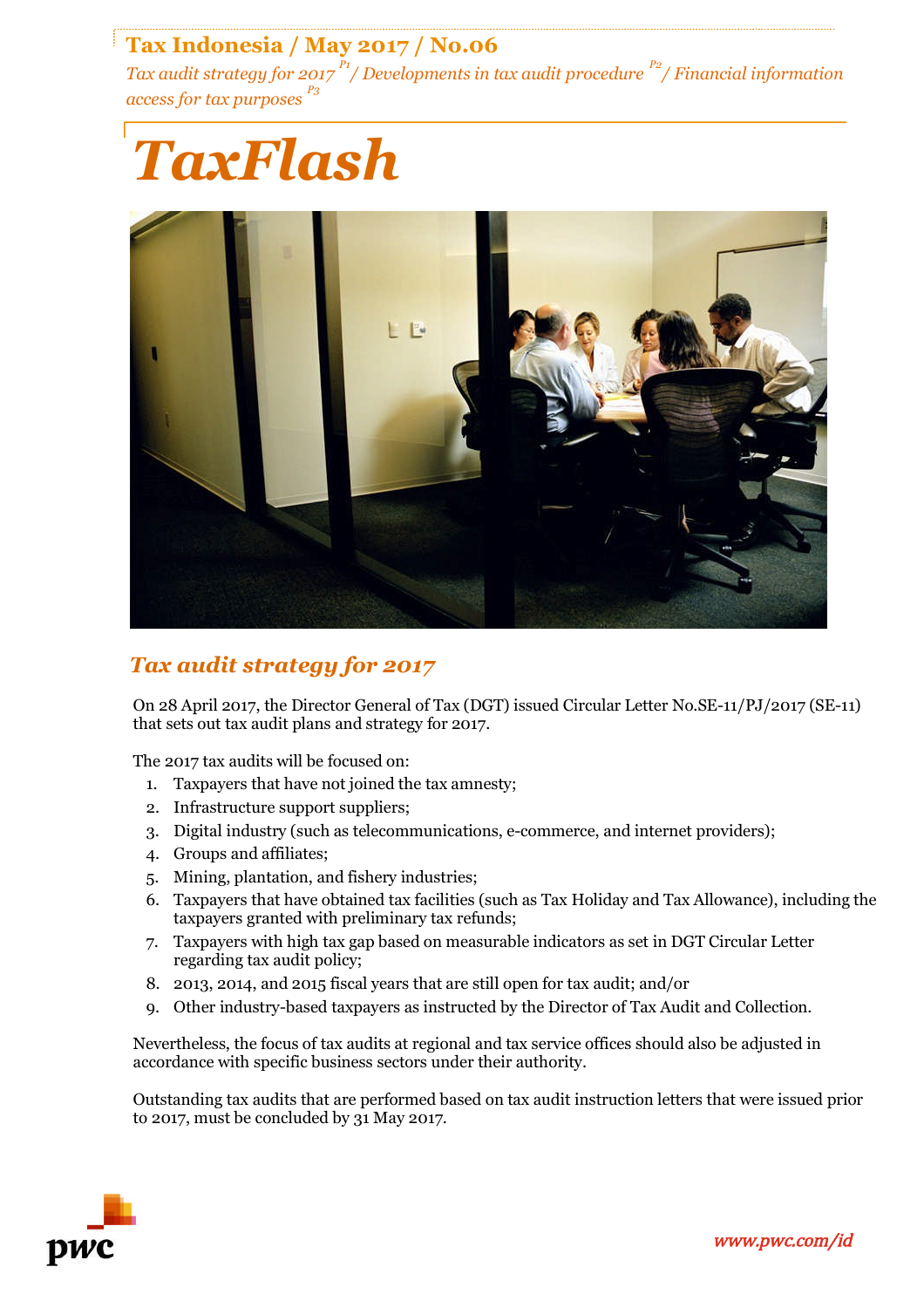If a taxpayer that has joined the tax amnesty is tax audited for fiscal years subsequent to the tax amnesty, the tax auditor will also check specific things such as the taxpayers' treatment on the depreciation/amortisation of new assets, tax loss carry forward, and consistency between the newly disclosed net asset value and the additional retained earnings balance.

#### *Asset tracing*

As a follow-up from the tax amnesty program, SE-11 specifically stipulates that the tax office can carry out asset tracing on taxpayers that have and have not joined tax amnesty in order to identify any undisclosed assets.

If there is any asset that has not been disclosed either in Annual Income Tax Return or Tax Amnesty Declaration Letter, the tax office is authorised to carry out a special tax audit on these asset findings. This special tax audit must be concluded within 15 working days (i.e. 10 days for examination plus 5 days for closing conference). No time extension is allowed and no Quality Assurance process is available.

# *Developments in tax audit procedure*

In addition to the tax audit strategy for 2017, the DGT has updated tax audit procedures to test taxpayers' compliance through the issue of Regulation No.PER-07/PJ/2017 (PER-07) and Circular Letter No.SE-10/PJ/2017 (SE-10). Both PER-07 and SE-10 are dated and have been effective since 21 April 2017.

These regulations introduce an initial stage of a tax audit where the taxpayer is summoned to come to the tax office to have a first meeting with the tax auditor. This summons letter is given to the taxpayers together with the tax audit instruction letter and details the schedule of this initial meeting and a list of requested documents. The meeting should be conducted at the tax office within five working days from the date of the summons letter and will be documented with an audio and visual recorder.

## The meeting **must be attended** by:

- a. The representative of a corporate taxpayer, as follows:
	- management of the company;
	- a curator if the company files for bankruptcy;
	- an appointed representative if the company is in dissolution process; or
	- a liquidator if the company is in liquidation process;
- b. The concerned individual taxpayer;
- c. One of the heirs of undivided inheritance, or the executor of the testament, or the ones who take care of the assets; or
- d. The guardian of any underage children or those under guardianship.

The above taxpayers can be accompanied by their employee or tax consultant that has knowledge of the taxpayer's business activity.

During the meeting, the taxpayer is expected to bring all the requested documents in the summons letter and explain the following points:

- a. their identity;
- b. business processes;
- c. bookkeeping/recording including its documentation;
- d. information about major customers and suppliers;
- e. special transactions; or
- f. clarification between the data found by the tax auditor with the data reported in tax returns.

By the end of the meeting, the taxpayer together with the tax auditor will sign minutes of the meeting that become the basis for the tax auditor to start the tax audit at the taxpayer's premises within one month. Subsequent events after this initial meeting follow the existing tax audit procedure.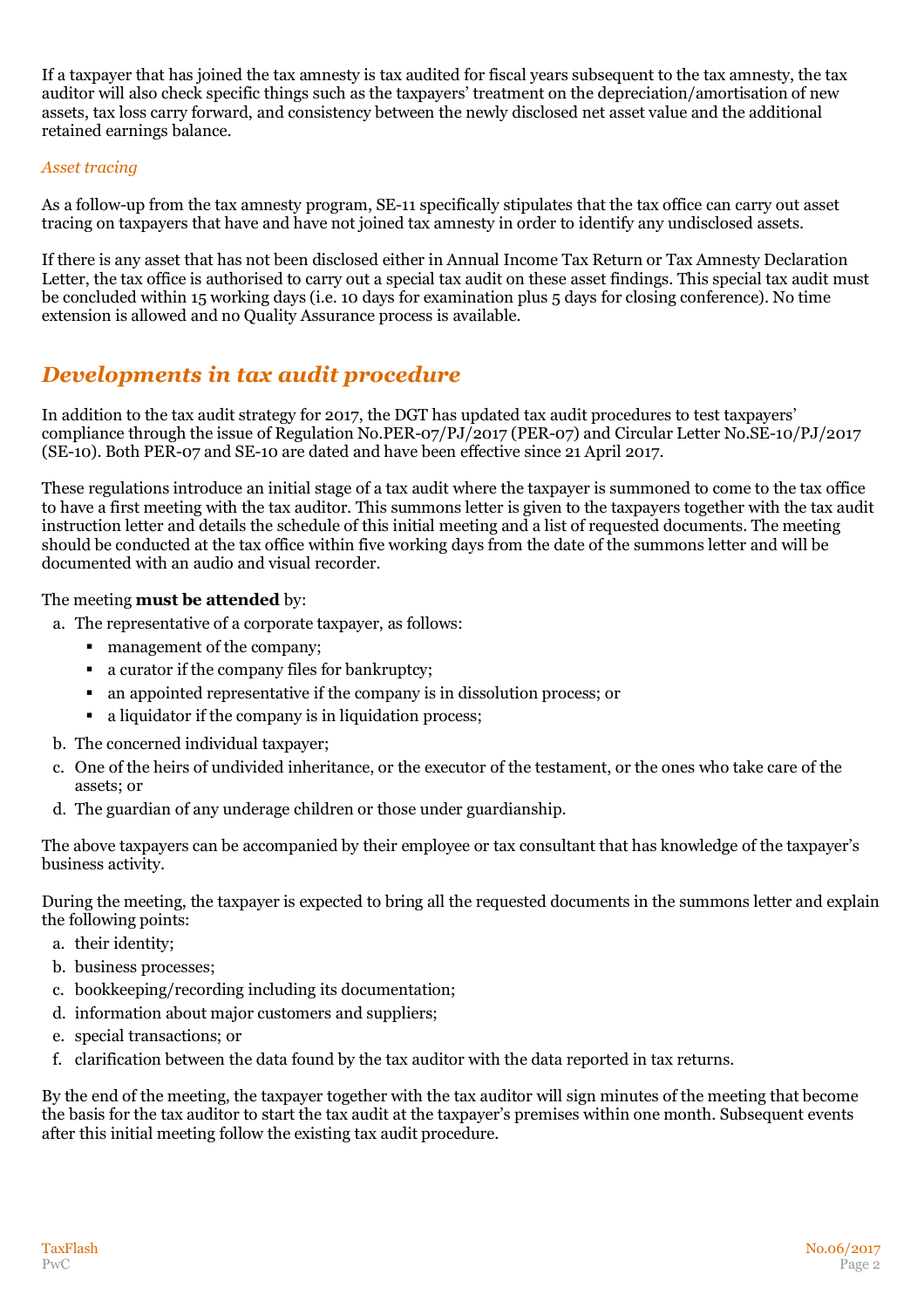If the taxpayer does not attend the meeting on time or does not show up at all, the tax auditor will issue a statement of absence and will directly conduct the tax audit at the taxpayer's premises. Taxpayers' uncooperative actions during tax audit at their premises may lead to deemed calculation of taxable income or the tax audit being escalated to a preliminary audit of a tax crime.

## *Financial information access for tax purposes*

On 8 May 2017, the government issued a Government Regulation In Lieu of Law (*Peraturan Pemerintah Pengganti Undang-Undang)* No.1/2017 ("Perpu-1"). This regulation is issued to allow information access by the DGT from the financial institutions as well as to fulfil Indonesia's commitment to the Automatic Exchange of Financial Account Information (AEOI) which requires Indonesia to have in place a legal basis to provide financial information access for tax purposes by 30 June 2017.

## *Interaction with other Laws*

Perpu-1 revokes several articles in other laws related to financial information access. The relevant articles are as follows:

- 1. Article 35(2) and 35A of General Tax Provision Law (GTPL) No. 6/1983 as lastly amended by Law No. 16/2009.
- 2. Article 40 and 41 of Banking Law No. 7/1992 as lastly amended by Law No. 10/1998.
- 3. Article 41 and 42 of Syariah Banking Law No. 21/2008.
- 4. Article 47 of Capital Market Law No. 8/1995.
- 5. Article 17, 27 and 55 of Commodity Futures Trading Law No. 32/1997 as lastly amended by Law No. 10/2011.

The revocation of articles in point (1) to (3) above eliminates the bank secrecy obligation in the event they are requested by DGT to provide information for the purpose of a tax audit, collection, and tax crime investigation of another party. It also eliminates the DGT's obligation to have written approval from the Minister of Finance (MoF) to request the information for the purpose of a tax audit, collection, and tax crime investigation. This means that the DGT now have direct access to the financial information.

The revocation of articles in point (4) and (5) essentially also eliminate the secrecy obligation by the relevant players in the capital market and commodity futures trading markets.

## *Scope of financial institutions*

Perpu-1 allows DGT to get financial information access from financial institutions in banking, capital market, insurance, other financial service sectors, and/or other entities which are categorised as financial institutions based on international tax agreements, such as Common Reporting Standard. 'Other entities' is defined as legal person (e.g. corporation, foundation) or legal arrangement (e.g. partnership, trusts) which do not carry out business in the banking, capital market, or insurance sectors, but fall under the definition of financial institution under an international tax agreement.

## *Required information*

The above financial institutions must submit to the DGT:

- 1. Reports on financial information based on the standard required under the AEOI for each reportable financial account; and
- 2. Reports on financial information for tax purposes.

It is worth noting that the scope above does not limit the financial information in the reporting obligation only for foreign account holders. Therefore, the coverage should also cover domestic account holders.

These reports must at least cover:

- a) Account holder identity;
- b) Account number;
- c) Financial service company identity;
- d) Balance or value of the account; and
- e) Income related to the financial account.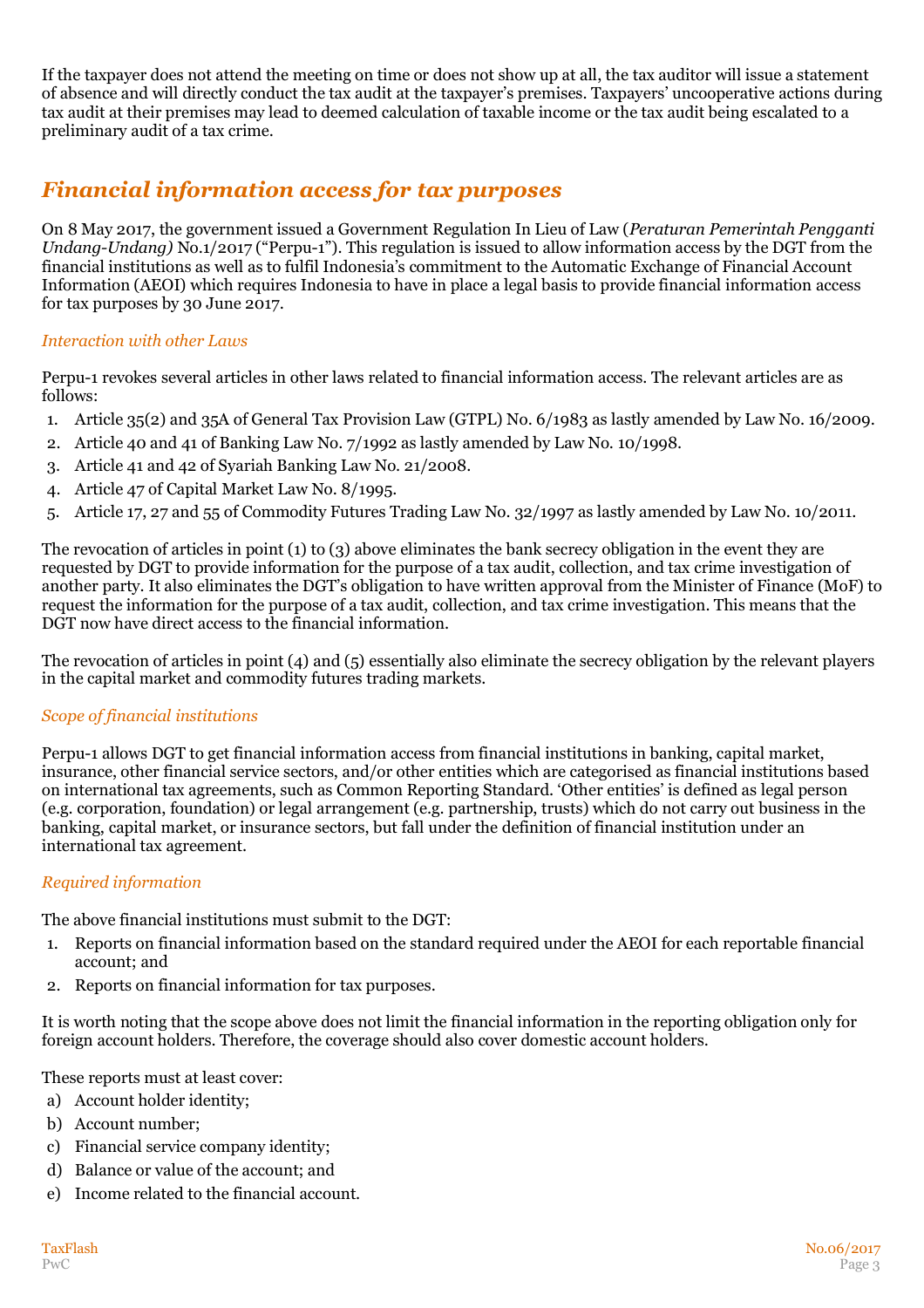Other than the above reports, the DGT is allowed to request more information or evidence from financial services companies. All of this information will be used as DGT tax database.

### *Identification procedures for AEOI requirements*

For the reporting of financial information as required under AEOI, the financial services must perform an identification process to verify the tax domicile of the account holder and to verify that the account holder, the financial account, and the controlling person are reportable under the international tax agreement standard. This identification procedure must be documented, and may be required to be translated into Bahasa Indonesia if requested by the DGT. The financial institutions must not perform new account opening or new transactions for preexisting accounts if the account holder refuses to cooperate in the identification process.

#### *Submission mechanism and deadline*

The reporting for AEoI purposes as in point (a) above is submitted electronically to Financial Services Authority (*Otoritas Jasa Keuangan/OJK*). Electronic reporting to OJK must be submitted at the latest 60 days prior to the deadline for AEoI reporting, whilst OJK must submit the reports to the DGT at the latest 30 days prior to the same deadline. If the electronic reporting mechanism is not yet available, it is submitted manually to the DGT, within four months after the calendar year, i.e. 30 April of the following year.

Other reporting as in point (b) above is submitted manually to the DGT in the case electronic reporting mechanism is not yet available. The reporting deadline is four months after the calendar year, i.e. 30 April of the following year.

#### *Protection against prosecution*

The MoF and the MoF employees are protected from criminal or civil prosecution while carrying out the access and exchange of financial information for tax purposes. This protection is also applicable for the head and employees of OJK and the heads and employees of financial institutions while fulfilling their reporting obligation.

#### *Sanctions*

The heads and employees of the financial institutions who do not submit the reports, do not properly conduct the identification procedures, or do not provide information/ evidence requested by the DGT, will be subject to criminal sanction of one year confinement or a fine of maximum IDR 1,000,000,000, while the financial services companies will also be subject to criminal fine of maximum IDR 1,000,000,000. Any person who provides false statements or withhold information required under the reporting obligation will also be subject to criminal sanction of one year confinement or a fine of maximum IDR 1,000,000,000.